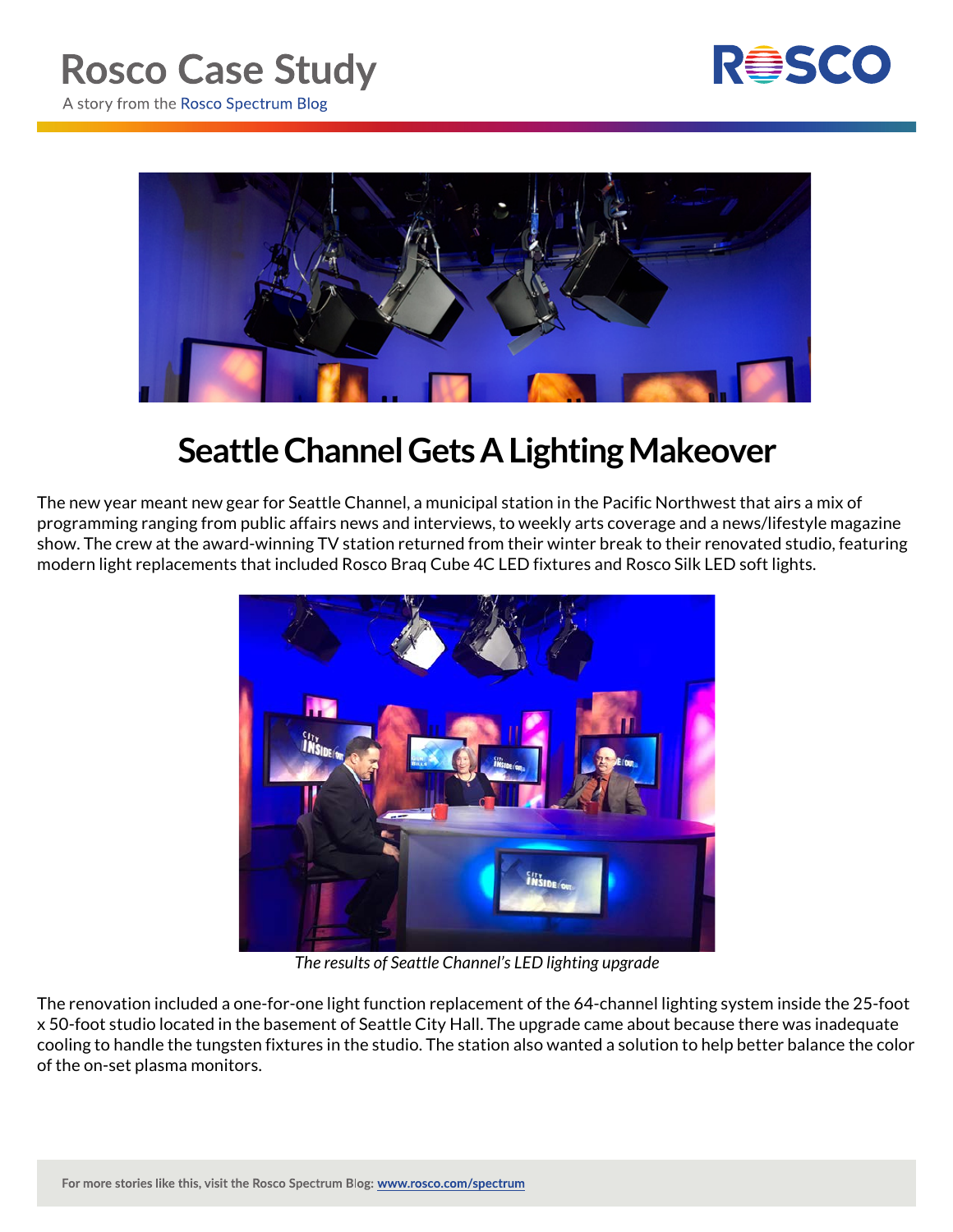The studio sourced lighting through PNTA for the project. Upon meeting with the Seattle Channel team, PNTA targeted several of Rosco's LED solutions based upon their form factor, features, and price. One of those solutions is the Rosco Braq Cube 4C fixture. "The Braq Cube's form factor makes it ideal in the market. The fixture features multiple lensing in a low-profile package that can even be used as a set piece under the desk," said PNTA's Sheldon Warshaw.



*A look at the rig inside the Seattle Channel broadcast studio*

The color-mixing Braq Cube 4C fixtures were chosen to replace large panel fluorescents and are used as curtain/ring fixtures to illuminate the studio's white scrim in a vibrantly colored background wall wash. "We are thrilled with the output of the lights thus far," said Seattle Channel Video Engineer Daryl Peck. "They provide a nice broad light, and the richness is wonderful."



*Seattle Channel's Brian Callanan lit with Rosco Silk LED soft lights & backlit in blue via Braq Cube 4C LED fixtures*

In place of the studio's close-proximity soft boxes, PNTA provided Rosco Silk 110 and Silk 210 LED soft lights due to their superior color rendering, on-board & DMX controls – and especially their low heat output. "We've noticed an immediate difference in temperature. Our talent is comfortable under the light, and it doesn't have to be as close to them to light effectively," said Peck. "We also no longer have to run the AC at full blast to keep the studio at a comfortable temperature."